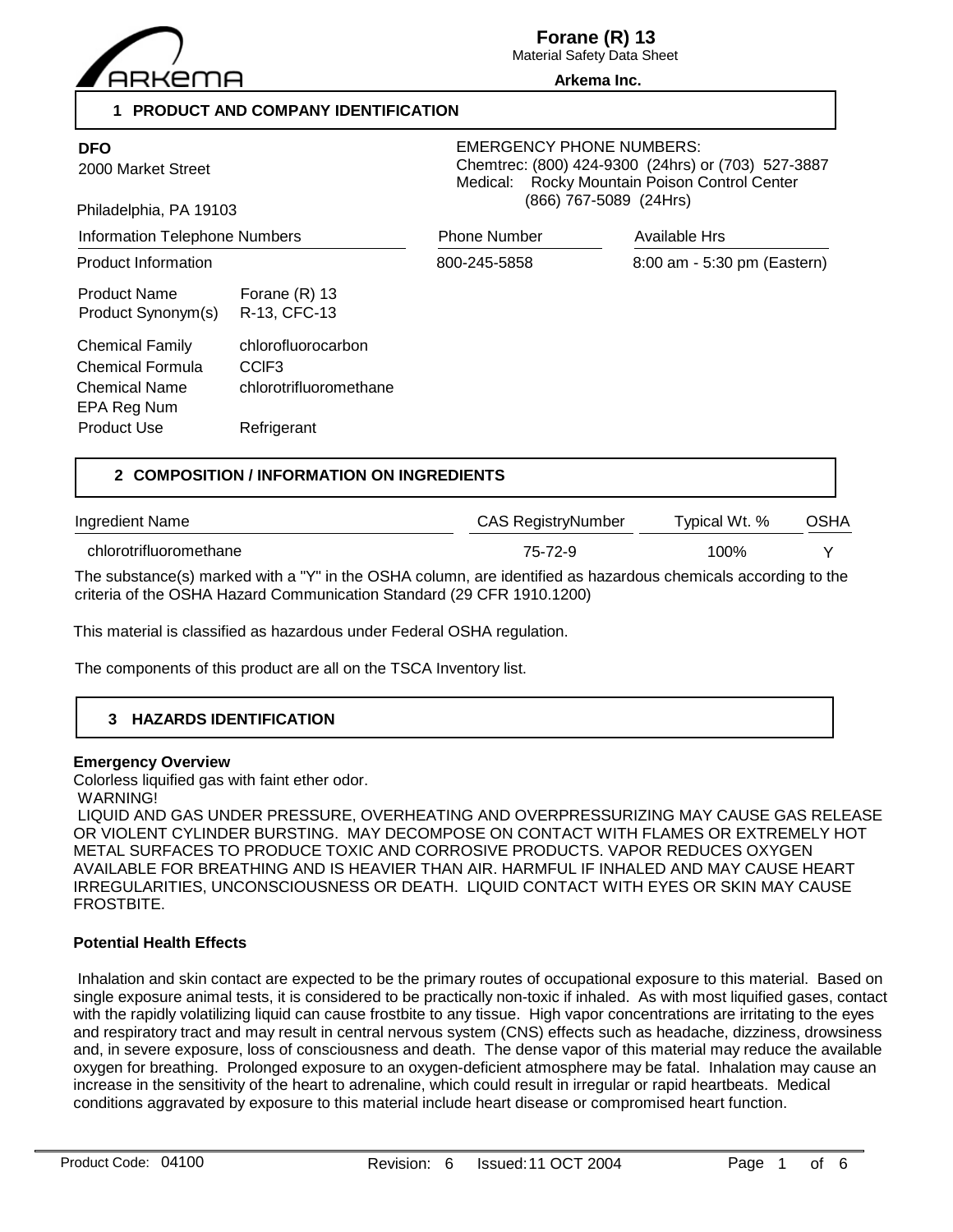

IF IN EYES, immediately flush with plenty of water. Get medical attention if irritation persists.

IF ON SKIN, Flush exposed skin with lukewarm water (not hot), or use other means to warm skin slowly. Get medical attention if frostbitten by liquid or if irritation occures.

IF SWALLOWED, Not applicable - product is a gas at ambient temperatures.

IF INHALED, remove to fresh air. If not breathing, give artificial respiration. If breathing is difficult, give oxygen. Get medical attention. Do not give adrenaline, epinephrin or similar drugs following exposure to this product.

### **5 FIRE FIGHTING MEASURES**

### **Fire and Explosive Properties**

| Auto-Ignition Temperature | NE          |                           |
|---------------------------|-------------|---------------------------|
| Flash Point               | NA - GAS    | <b>Flash Point Method</b> |
| Flammable Limits- Upper   | <b>NONE</b> |                           |
| Lower                     | <b>NONE</b> |                           |
|                           |             |                           |

### **Extinguishing Media**

Use extinguishing media appropriate to surrounding fire conditions.

### **Fire Fighting Instructions**

 Stop the flow of gas if possible. Use water spray on person making shut-off. Fire fighters and others who may be exposed to products of combustion should wear full fire fighting turn out gear (full Bunker Gear) and selfcontained breathing apparatus (pressure demand NIOSH approved or equivalent). Fire fighting equipment should be thoroughly decontaminated after use.

#### **Fire and Explosion Hazards**

 May decompose on contact with flames or extremely hot metal surfaces to produce toxic and corrosive products. Liquid and gas under pressure, overheating or overpressurizing may cause gas release and/or violent cylinder bursting. Container may explode if heated due to resulting pressure rise. Some mixtures of HCFCs and/or HFCs, and air or oxygen may be combustible if pressurized and exposed to extreme heat or flame.

### **6 ACCIDENTAL RELEASE MEASURES**

### **In Case of Spill or Leak**

 Use Halogen leak detector or other suitable means to locate leaks or check atmosphere. Keep upwind. Evacuate enclosed spaces and disperse gas with floor-level forced-air ventilation. Exhaust vapors outdoors. Do not smoke or operate internal combustion engines. Remove flames and heating elements.

#### **7 HANDLING AND STORAGE**

#### **Handling**

 $\overline{a}$ 

 Avoid breathing gas. Avoid contact with eyes, skin and clothing. Keep container closed. Use only with adequate ventilation. Do not enter confined spaces unless adequately ventilated.

### **Storage**

 Do not apply direct flame to cylinder. Do not store cylinder in direct sun or expose it to heat above 120 F. Do not drop or refill this cylinder. Keep away from heat, sparks and flames.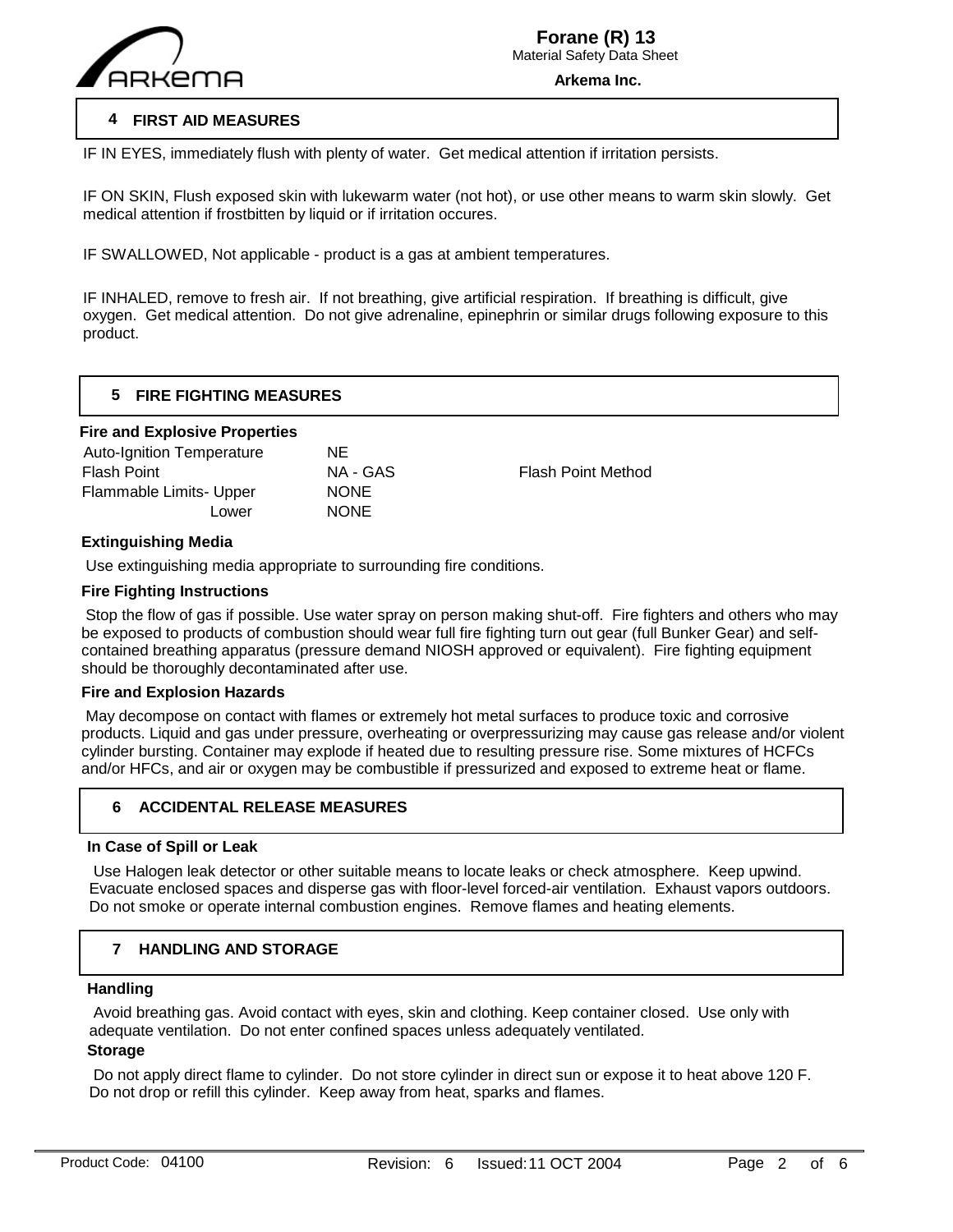

**Arkema Inc.**

### **8 EXPOSURE CONTROLS / PERSONAL PROTECTION**

### **Engineering Controls**

 Investigate engineering techniques to reduce exposures below airborne exposure limits. Provide ventilation if necessary to control exposure levels below airborne exposure limits (see below). If practical, use local mechanical exhaust ventilation at sources of air contamination such as open process equipment.

### **Eye / Face Protection**

Where there is potential for eye contact, wear chemical goggles and have eye flushing equipment available.

### **Skin Protection**

 Wear appropriate chemical resistant protective clothing and chemical resistant gloves to prevent skin contact. Consult glove manufacturer to determine appropriate type glove material for given application. Rinse contaminated skin promptly. Wash contaminated clothing and clean protective equipment before reuse. Wash skin thoroughly after handling.

### **Respiratory Protection**

 Avoid breathing gas. When airborne exposure limits are exceeded (see below), use NIOSH approved respiratory protection equipment appropriate to the material and/or its components (full facepiece recommended). Consult respirator manufacturer to determine appropriate type equipment for a given application. Observe respirator use limitations specified by NIOSH or the manufacturer. For emergency and other conditions where exposure limit may be significantly exceeded, use an approved full face positivepressure, self-contained breathing apparatus or positive-pressure airline with auxiliary self-contained air supply. Respiratory protection programs must comply with 29 CFR § 1910.134.

### **Airborne Exposure Guidelines for Ingredients**

The components of this product have no established Airborne Exposure Guidelines

-Only those components with exposure limits are printed in this section.

-Skin contact limits designated with a "Y" above have skin contact effect. Air sampling alone is insufficient to accurately quantitate exposure. Measures to prevent significant cutaneous absorption may be required.

-ACGIH Sensitizer designator with a value of "Y" above means that exposure to this material may cause allergic reactions.

-WEEL-AIHA Sensitizer designator with a value of "Y" above means that exposure to this material may cause allergic skin reactions.

### **9 PHYSICAL AND CHEMICAL PROPERTIES**

| Appearance/Odor         | Colorless liquified gas with faint ether odor. |
|-------------------------|------------------------------------------------|
| pH                      | <b>NA</b>                                      |
| <b>Specific Gravity</b> | $0.83 \& 25 C$                                 |
| Vapor Pressure          | 472 psia @ 21.1 C (70 F)                       |
| Vapor Density           | $(AIR = 1)$ 3.63                               |
| <b>Melting Point</b>    | <b>NE</b>                                      |
| <b>Freezing Point</b>   | -181 C (-293.8 F)                              |
| <b>Boiling Point</b>    | $-81.4 C (-114 F)$                             |
| Solubility In Water     | Slight                                         |
| <b>Percent Volatile</b> | 100                                            |
| Molecular Weight        | 104.5                                          |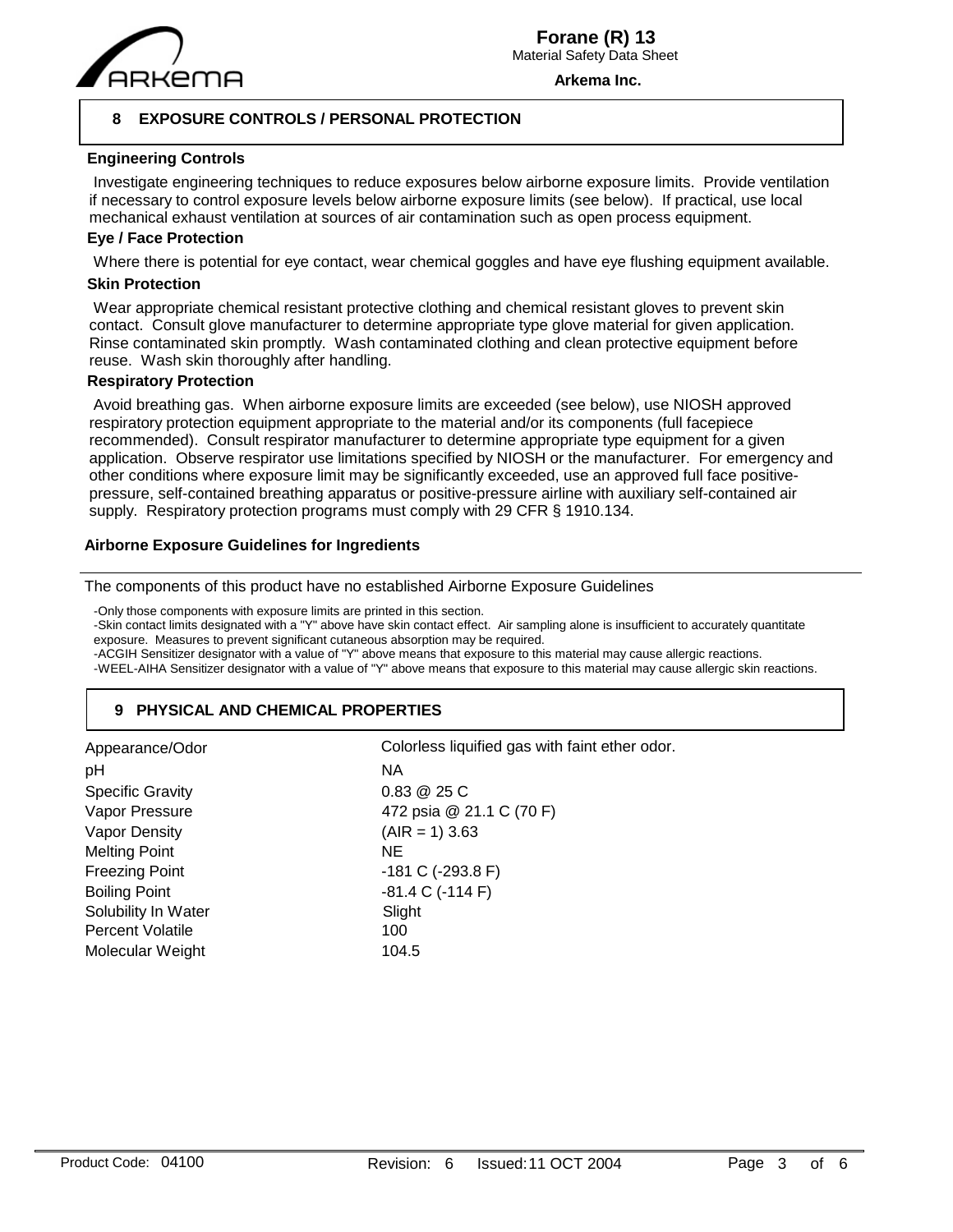

**Arkema Inc.**

### **10 STABILITY AND REACTIVITY**

### **Stability**

 This material is chemically stable under specified conditions or storage, shipment and/or use. See HANDLING AND STORAGE section of this MSDS for specified conditions.

### **Incompatibility**

Avoid contact with strong alkali or alkaline earth metals, finely powdered metals such as aluminum, magnesium or zinc and strong oxidizers, since they may react or accelerate decomposition.

### **Hazardous Decomposition Products**

Thermal decomposition products could include Halogen acids (HCl and HF), Halogens, Carbon monoxide, Carbon dioxide, and Carbonyl halides.

### **11 TOXICOLOGICAL INFORMATION**

### **Toxicological Information**

 Inhalation, followed by injection of epinephrine to simulate stress reactions, resulted in cardiac sensitization in dogs. No genetic changes were observed in tests using bacteria. Single exposure (acute) studies indicate: Inhalation - Practically Non-toxic to Rats (4-hr LC50 >800,000 ppm)

### **12 ECOLOGICAL INFORMATION**

### **Ecotoxicological Information**

No data are available.

#### **Chemical Fate Information**

No data are available.

### **13 DISPOSAL CONSIDERATIONS**

#### **Waste Disposal**

 Recover, reclaim or recycle when practical. Dispose of in accordance with federal, state and local regulations. Note: Chemical additions to, processing of, or otherwise altering this material may make this waste management information incomplete, inaccurate, or otherwise inappropriate. Furthermore, state and local waste disposal requirements may be more restrictive or otherwise different from federal laws and regulations.

### **14 TRANSPORT INFORMATION**

| DOT Name                  | Chlorotrifluoromethane |
|---------------------------|------------------------|
| <b>DOT Technical Name</b> |                        |
| <b>DOT Hazard Class</b>   | 22                     |
| <b>UN Number</b>          | <b>UN 1022</b>         |
| <b>DOT Packing Group</b>  | PG NA                  |
| RQ                        |                        |

### **15 REGULATORY INFORMATION**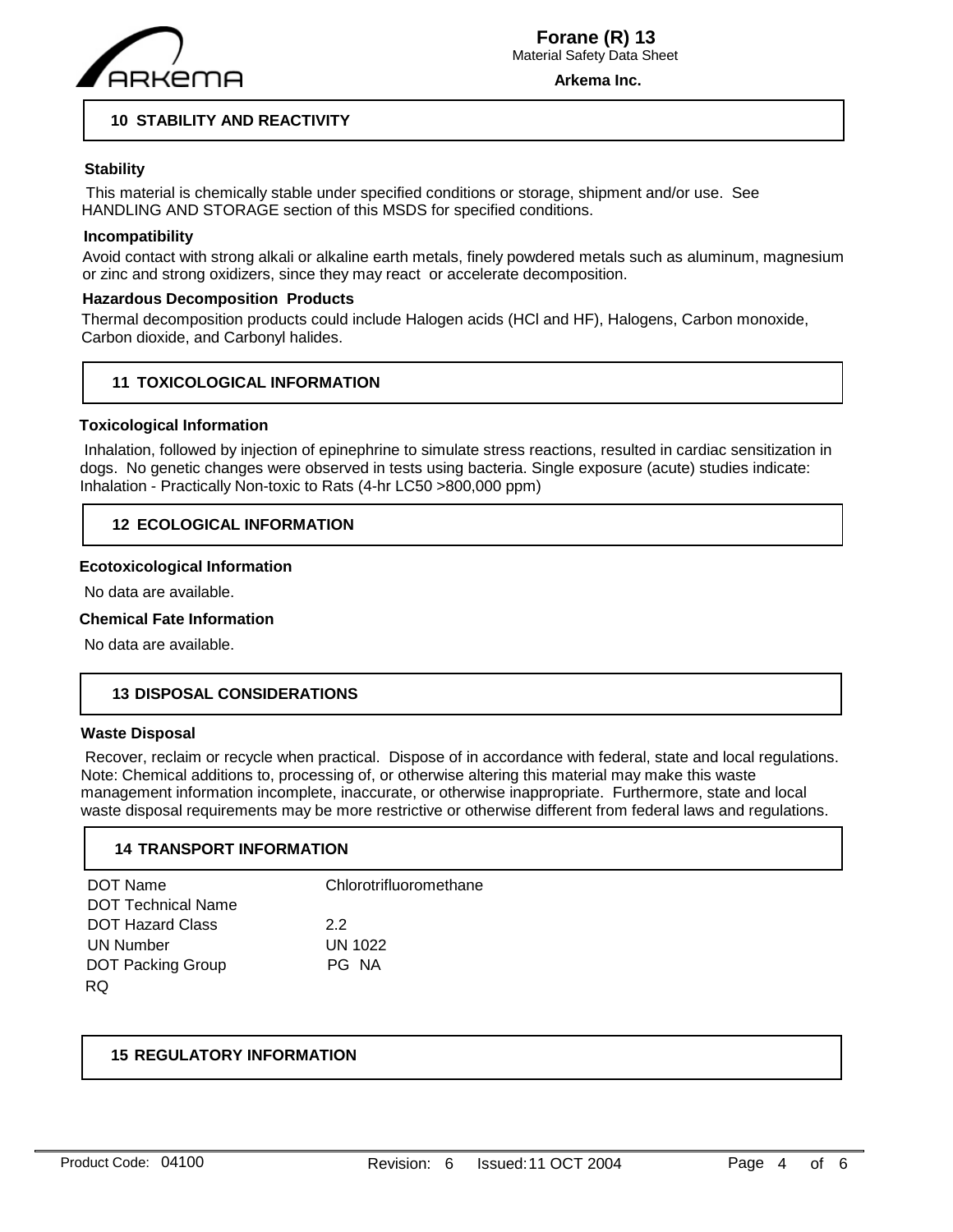

# **Forane (R) 13**

Material Safety Data Sheet

#### **Arkema Inc.**

### **Hazard Categories Under Criteria of SARA Title III Rules (40 CFR Part 370)**

| Immediate (Acute) Health Y | Fire                       |   |
|----------------------------|----------------------------|---|
| Delayed (Chronic) Health N | Reactive                   | N |
|                            | Sudden Release of Pressure |   |

The components of this product are all on the TSCA Inventory list.

| <b>Ingredient Related Regulatory Information:</b> |           |          |
|---------------------------------------------------|-----------|----------|
| <b>SARA Reportable Quantities</b>                 | CERCLA RQ | SARA TPQ |
| chlorotrifluoromethane                            | NE        | NE       |

### **SARA Title III, Section 313**

This product does contain chemical(s) which are defined as toxic chemicals under and subject to the reporting requirements of, Section 313 of Title III of the Superfund Amendments and Reauthorization Act of 1986 and 40 CFR Part 372. See Section 2 chlorotrifluoromethane

### **New Jersey Right to Know**

This product does contain the following chemical(s), as indicated below, currently on the New Jersey Right-to-Know Substances List. chlorotrifluoromethane

### **Pennsylvania Environmental Hazard**

This product does contain the following chemical(s), as indicated below, currently on the Pennsylvania Environmental Hazard List. chlorotrifluoromethane

#### **Pennsylvania Right to Know**

This product does contain the following chemical(s), as indicated below, currently on the Pennsylvania Hazardous Substance List. chlorotrifluoromethane

### **16 OTHER INFORMATION**

#### **Revision Information**

| <b>Revision Date</b>             | 11 OCT 2004 |  |
|----------------------------------|-------------|--|
| <b>Supercedes Revision Dated</b> | 31-MAR-2003 |  |

Revision Number 6

#### **Revision Summary**

ATOFINA Chemicals, Inc. has changed its name to Arkema Inc.

### **Key**

 $N\leq$  Not Established NA= Not Applicable  $(R)$  = Registered Trademark